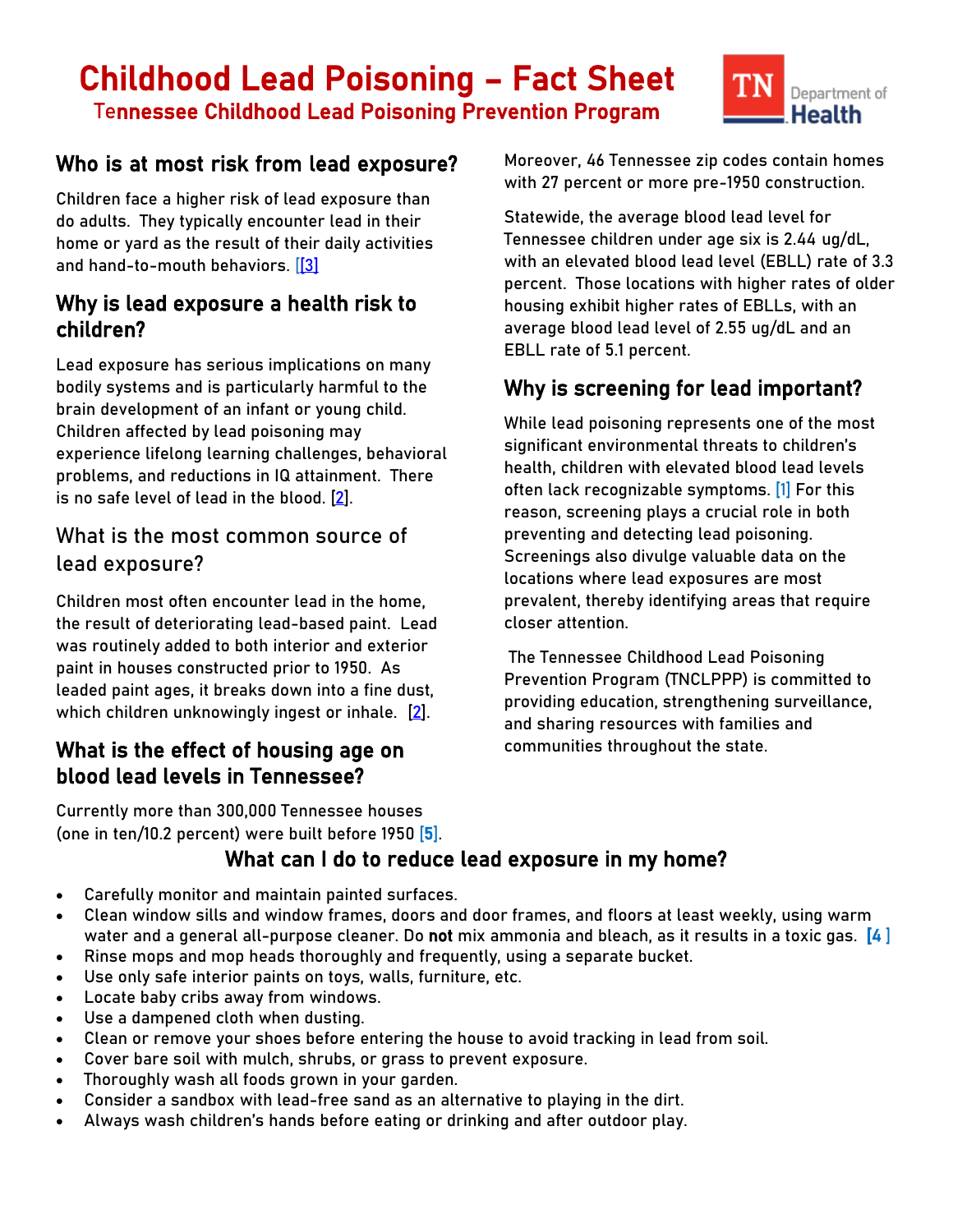### Aggregated lead data by zip code and county with at least 27% of houses built before 1950 among children under the age of 6 in Tennessee, 2012-2016

| <b>Zip Code</b> | <b>County</b> | Average BLL (µg/dL) | <b>EBLL Rate (rates per 100)</b> |
|-----------------|---------------|---------------------|----------------------------------|
| 37145           | Smith         | 2.21                | $\overline{2}$                   |
| 37165           | Dickson       | 4.38                | 33                               |
| 37171           | Montgomery    | 3.07                | 9                                |
| 37201           | Davidson      | 2.38                | <1                               |
| 37204           | Davidson      | 2.44                | $\overline{\mathbf{4}}$          |
| 37206           | Davidson      | 2.41                | $\mathsf{3}$                     |
| 37212           | Davidson      | 2.62                | 5                                |
| 37213           | Davidson      | 2.68                | ${<}1$                           |
| 37216           | Davidson      | 2.44                | $\overline{\mathbf{4}}$          |
| 37318           | Franklin      | 2.34                | 5                                |
| 37350           | Hamilton      | 3.15                | 8                                |
| 37351           | Hamilton      | $3.16$              | 14                               |
| 37403           | Hamilton      | 2.32                | ${<}1$                           |
| 37404           | Hamilton      | 2.46                | 6                                |
| 37405           | Hamilton      | 2.81                | 3                                |
| 37407           | Hamilton      | 2.31                | $\overline{4}$                   |
| 37409           | Hamilton      | 3.29                | 9                                |
| 37411           | Hamilton      | 2.50                | $\overline{\mathbf{4}}$          |
| 37650           | Unicoi        | 3.17                | 6                                |
| 37665           | Sullivan      | 3.31                | $\mathbf{3}$                     |
| 37694           | Carter        | 3.19                | $\overline{7}$                   |
| 37701           | Blount        | 2.61                | $\mathbf{3}$                     |
| 37710           | Anderson      | 2.36                | 6                                |
| 37828           | Anderson      | 3.30                | $<$ 1                            |
| 37830           | Anderson      | 2.64                | 4                                |
| 37848           | Grainger      | 2.81                | ${<}1$                           |
| 37902           | Knox          | 2.02                | $\leq$ 1                         |
| 37917           | Knox          | 2.61                | 6                                |
| 38046           | Fayette       | 3.00                | $\leq$ 1                         |
| 38104           | Shelby        | 2.35                | 10 <sup>1</sup>                  |
| 38105           | Shelby        | 2.47                | 9                                |
| 38106           | Shelby        | 2.28                | $\boldsymbol{7}$                 |
| 38107           | Shelby        | 2.14                | $\overline{\mathcal{I}}$         |
| 38108           | Shelby        | 1.97                | 5                                |
| 38111           | Shelby        | 1.88                | $\pmb{4}$                        |
| 38112           | Shelby        | 2.03                | 4                                |
| 38114           | Shelby        | 2.05                | 6                                |
| 38122           | Shelby        | 1.92                | 5                                |
| 38126           | Shelby        | 2.21                | $\overline{5}$                   |
| 38235           | Carroll       | 2.58                | ${<}1$                           |
| 38240           | Obion         | 2.71                | 4                                |
| 38259           | Dyer          | 3.36                | 13                               |
| 38453           | Lincoln       | 1.71                | $<$ 1                            |
| 38459           | Lincoln       | 1.66                | ${<}1$                           |
| 38472           | Giles         | 2.04                | 6                                |
| 38542           | Overton       | 2.00                | ${<}1$                           |